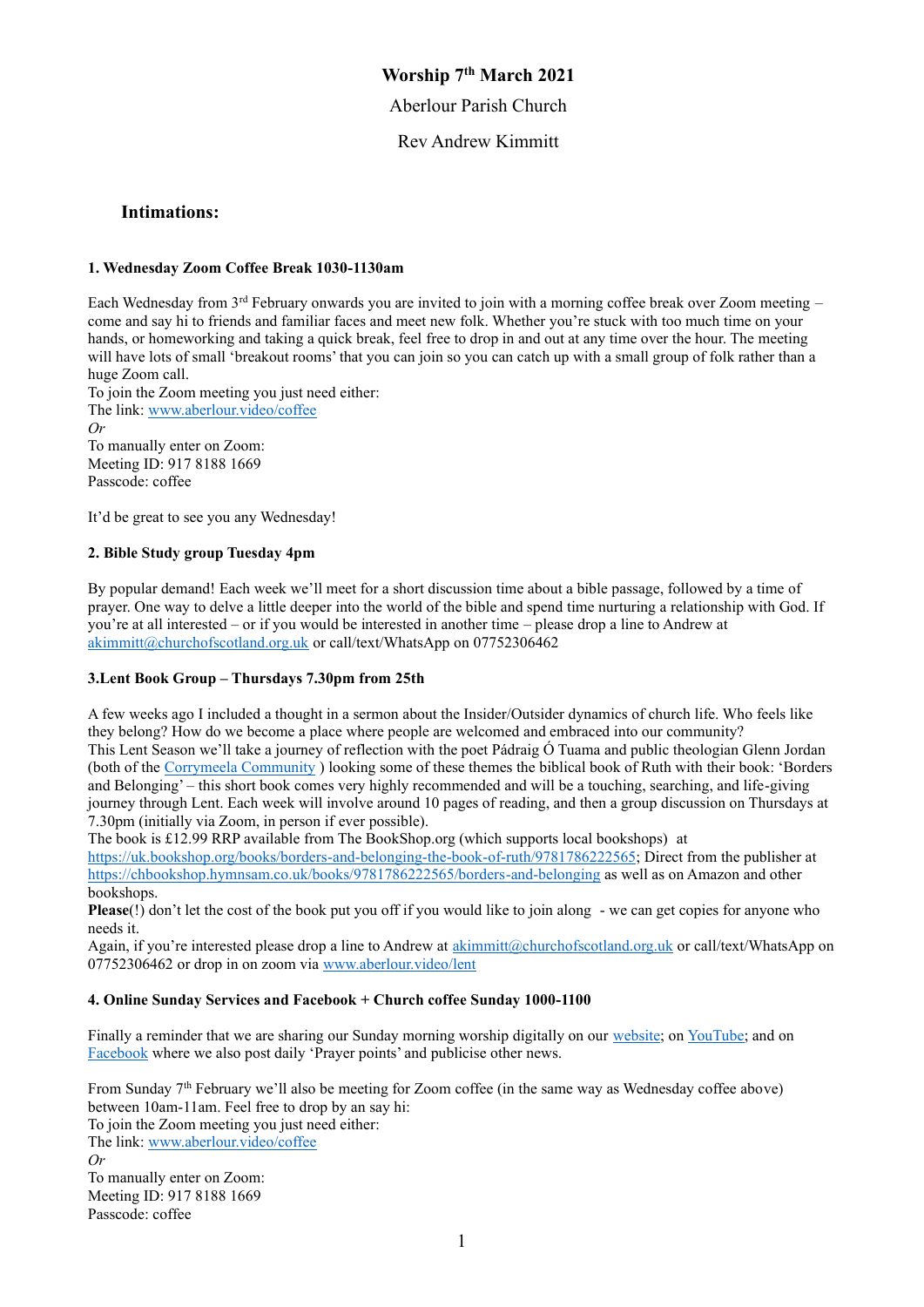# **Call to Worship**

Holy One, we gather this day coming just as we are: we are lost, waiting to be found, we are searching, hoping to rejoice. Accept all we bring before you today. Accept our worship we pray.

# **Prayer**

God our God, We seek your welcoming, open arms, we want to be wrapped up in your embrace. We take this time to worship you.

And yet, you are the One who - even as we seek you has found us. And meet us wherever we find ourselves, even if we don't know how we got here. You are the One who leads us through times of trial; the One who supports us in sorrow and struggle; the One who is beside us when all is bleak. Holy One, we praise you.

God our Shepherd,

we confess that we often lose our way.

Sometimes, we follow like sheep and end up in places that we should not be.

At other times, we choose our own paths

and end up hitting a dead end.

In a moment of quiet,

we bring before you those things we have done in our straying

and ask that, in your mercy,

you will bring us back on track.

May we, like the Prodigal Son,

come to ourselves.

May we trust and follow you alone.

May we listen and follow you alone.

May we act after worshipping you alone this day.

Amen

# **Hymn**

- 1 The King of Love my Shepherd is, whose goodness faileth never ; I nothing lack if I am his and he is mine for ever.
- 2 Where streams of living water flow my ransomed soul he leadeth, and where the verdant pastures grow with food celestial feedeth.
- 3 Perverse and foolish oft I strayed ; but yet in love he sought me,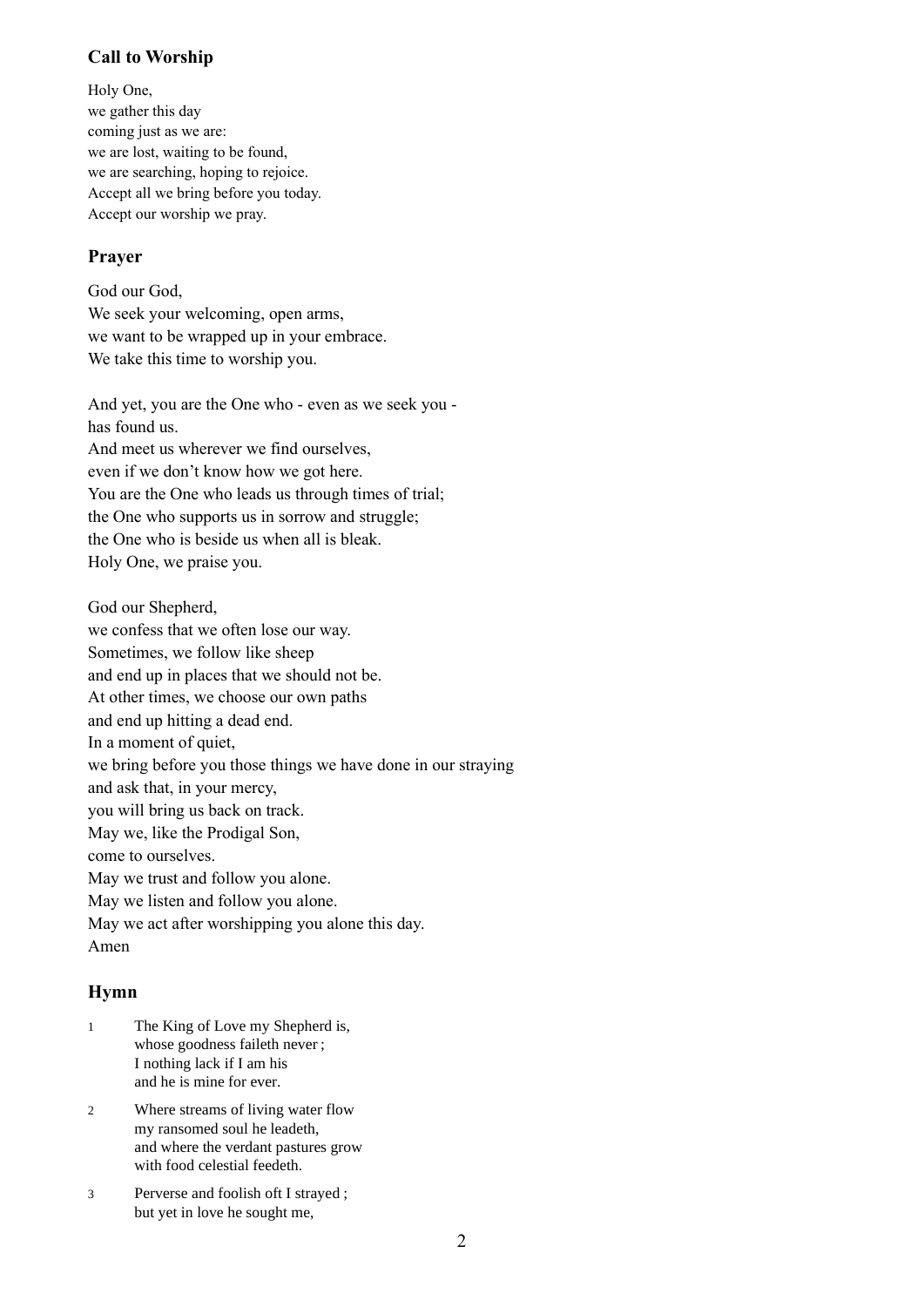and on his shoulder gently laid, and home rejoicing brought me.

- 4 In death's dark vale I fear no ill, with thee, dear Lord, beside me ; thy rod and staff my comfort still, thy cross before to guide me.
- 5 Thou spread'st a table in my sight ; thy unction grace bestoweth ; and oh, what wonder and delight from thy pure chalice floweth !
- 6 And so through all the length of days thy goodness faileth never ; Good Shepherd, may I sing thy praise within thy house for ever !

Henry Williams Baker (1821–1877)*(alt.)* from *Psalm 23*

CCLI Licence No. 649173

### **Reading – Luke 15:1-32**

**15**Now all the tax collectors and sinners were coming near to listen to him. 2And the Pharisees and the scribes were grumbling and saying, "This fellow welcomes sinners and eats with them."

3So he told them this parable: 4"Which one of you, having a hundred sheep and losing one of them, does not leave the ninety-nine in the wilderness and go after the one that is lost until he finds it? 5When he has found it, he lays it on his shoulders and rejoices. 6And when he comes home, he calls together his friends and neighbours, saying to them, 'Rejoice with me, for I have found my sheep that was lost.' 7Just so, I tell you, there will be more joy in heaven over one sinner who repents than over ninety-nine righteous persons who need no repentance.

8"Or what woman having ten silver coins, if she loses one of them, does not light a lamp, sweep the house, and search carefully until she finds it? 9When she has found it, she calls together her friends and neighbours, saying, 'Rejoice with me, for I have found the coin that I had lost.' 10Just so, I tell you, there is joy in the presence of the angels of God over one sinner who repents."

11Then Jesus said, "There was a man who had two sons. 12The younger of them said to his father, 'Father, give me the share of the property that will belong to me.' So he divided his property between them.

13A few days later the younger son gathered all he had and travelled to a distant country, and there he squandered his property in dissolute living. 14When he had spent everything, a severe famine took place throughout that country, and he began to be in need. 15So he went and hired himself out to one of the citizens of that country, who sent him to his fields to feed the pigs. 16He would gladly have filled himself with the pods that the pigs were eating; and no one gave him anything.

17But when he came to himself he said, 'How many of my father's hired hands have bread enough and to spare, but here I am dying of hunger! 18I will get up and go to my father, and I will say to him, "Father, I have sinned against heaven and before you; 19I am no longer worthy to be called your son; treat me like one of your hired hands."' 20So he set off and went to his father. But while he was still far off, his father saw him and was filled with compassion; he ran and put his arms around him and kissed him. 21Then the son said to him, 'Father, I have sinned against heaven and before you; I am no longer worthy to be called your son.' 22But the father said to his slaves, 'Quickly, bring out a robe—the best one—and put it on him; put a ring on his finger and sandals on his feet. 23And get the fatted calf and kill it, and let us eat and celebrate; 24for this son of mine was dead and is alive again; he was lost and is found!' And they began to celebrate.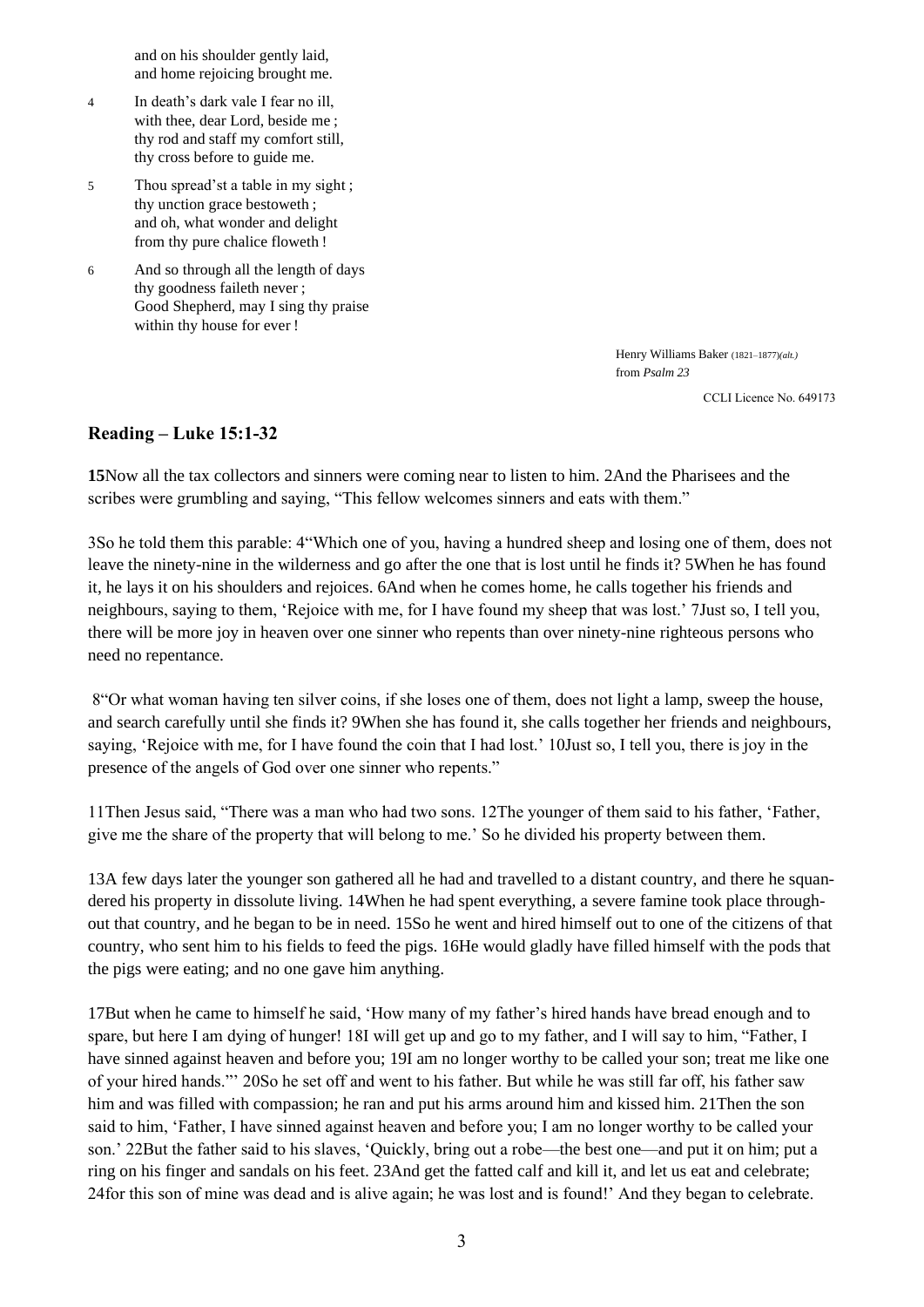25"Now his elder son was in the field; and when he came and approached the house, he heard music and dancing. 26He called one of the slaves and asked what was going on. 27He replied, 'Your brother has come, and your father has killed the fatted calf, because he has got him back safe and sound.' 28Then he became angry and refused to go in. His father came out and began to plead with him. 29But he answered his father, 'Listen! For all these years I have been working like a slave for you, and I have never disobeyed your command; yet you have never given me even a young goat so that I might celebrate with my friends. 30But when this son of yours came back, who has devoured your property with prostitutes, you killed the fatted calf for him!' 31Then the father said to him, 'Son, you are always with me, and all that is mine is yours. 32But we had to celebrate and rejoice, because this brother of yours was dead and has come to life; he was lost and has been found."

## **Hymn**

1 "You are always with me. Everything I have is yours" The father threw his arms around his son, once lost, and now is found.

2 What if you lost one of ten coins? Would you care enough to look? Search high and low and all around God will rejoice when we are found.

3 On the mountains keeping sheep One goes wandering, now has gone Leave it alone? Not for a day God's joy and love is on display.

4 Jesus speaks to us today Words mysterious, we're the clay Love for us all, God always shows Help us to listen and to grow.

> Used with permission © 2021, Lynsey Martin Kimmitt

## **Reflection**

I don't like to assume that any particular given reading that we turn to in worship will be known before we turn to reflect on it. But this trio of parables from Jesus have, each in their own way, entered into our shared cultural awareness in a way that very few passages of the bible share.

As parables themselves they seem, at the outset, to be among the more straightforward in terms of the point being made. Jesus is being criticised for the company he keeps ( a common theme throughout the gospels) and those of religious and social standing are grumbling about the fact that this supposed Man of God is consorting with people who – in their eyes- are certainly not 'of God'.

And he is not simply telling them to change their ways, or healing them, or teaching them: he is *eating* with them. In their culture, surrounded as it was by laws about food purity, the act of eating together was a sacred thing. In ours, it remains an important social gesture – there are lots of things that go said and unsaid, many social codes about how we eat and with whom. We communicate much about who we are and who we belong to by the company we keep at mealtimes.

To castigate the grumblers, Jesus tells three well-known parables and their point is obvious: through Jesus, God has not come for the good, the worthy, the holy; but for the lost, the broken, the wayward.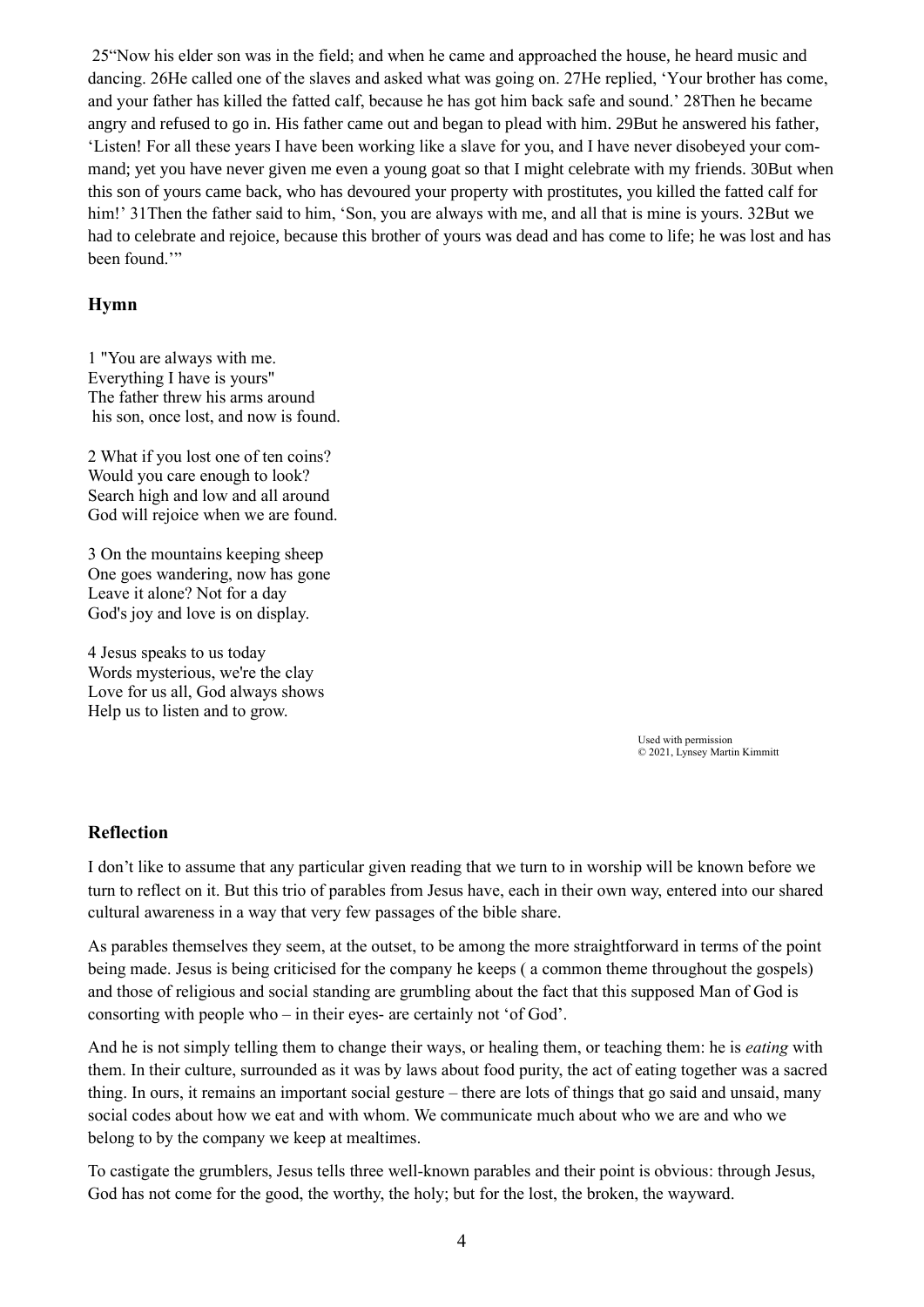And there are all sorts of interesting subtleties and questions to get our teeth into with the parables. There are sermons upon sermons to be preached about the fact the supposedly 'good'shepherd left the other 99 alone to fend for themselves; about the widow who maybe burns more than a coin's worth of oil in looking for the lost one when it might have waited until morning. There are observations about what 'wild' living does; about riches-to-rags catastrophe; about the hubris and folly of youth; about what we *think* we want versus what we actually flourish from.

There is intricate psychological profiling to be done on the younger son, his older brother, the father: what made the Son want to leave? Why the rush to receive his inheritance? And how insensitive of him to ask for it? Was the father really so stingy towards the older son in the meantime? If so was it from grief for that younger son? Or had the older son simply never asked for anything, instead expecting that the father would somehow guess what his desires were? What is the son really bitter about? How far do we relate to him? What does it mean to be deserving? Or undeserving?

That is the real *joy* of parables – that as stories they are they to be poked and prodded and interrogated. They are stories that illuminate part of *our* story, in them we can see ourselves, and we can be shaped by them, and they will shape us – as individuals, as community. So if you get a chance, later today, later this week – I'd really encourage to spend some time with these stories and ask those sorts of questions. Not because there are obvious or right answers, but because in the asking we might find we learn something about ourselves, and something about God. Those us in the Lent book group this year read the poet Padraig O'Tuama say something similar about a litany of questions that might be raised in a different biblical story – but what he said about Ruth holds true for the parables:

*"None of these questions are answerable, which is their glory. And the text is so determined to rest* [with what it tells us – no less, no more] *that it omits much detail from the lives of people who already – even in a few short verses – have become impressed on the reader's mind. In doing so, the text provides a container for the readers, while also allowing for many small openings through which the imagination can travel"*

Those small openings for our imagination become the windows through which we glimpse something of God.

Of course, all these pondering and wonderings hang under the obvious headline that we've already seen Jesus make clear: God is for the lost ones of the world; there is heavenly rejoicing greater than we can imagine over the one sinner who repents than over ninety-nine righteous persons who need no repentance.

Now, two millenia of church thought and preaching on the idea of 'sin' and 'repentance' comes with two millenia's worth of baggage. For many with an upbringing in the church, talk of sin and repentance is at best unappealing, for some it is language that has been wielded as a weapon, leaving harm, destruction, guilt, and shame. I suspect for the vast majority of folk in society today, it is language that seems quaint, outdated, and simply irrelevant.

All of which is, I think, understandable. And I'm not particularly wedded to the *language* of sin and repentance – albeit that this is the language of the bible. I do, however, think that the sort of things Jesus is talking about here are very real and relevant for society today. Every day the newspapers and social media are overflowing with stories about who has done what wrong; who is willing or unwilling to say sorry for what; and whether such apologies are merited, genuine, or make any difference. Our public conversations are full of chatter about fault and blame, what amends and recompense should be sought, and whether there can ever be amends that will be sufficient. These all seem to me to be conversations in the arena of what Jesus talked about in terms of sin and repentance – albeit that in place of the heavenly God against whom is sinned and to whom one repents; a nebulous entity of 'society' or 'the public' has been established.

And then there's the language, in Jesus' parables – less freighted with unhappy connotations than 'sin' and 'repentance' – of being lost. And I think that language speaks to a very real and raw feeling that many of us have. A feeling that manifests in very many ways: of not being sure quite who or what we are; or why we are the way are; a sense of not being sure what to do or how to go about doing it; a sense of dislocation from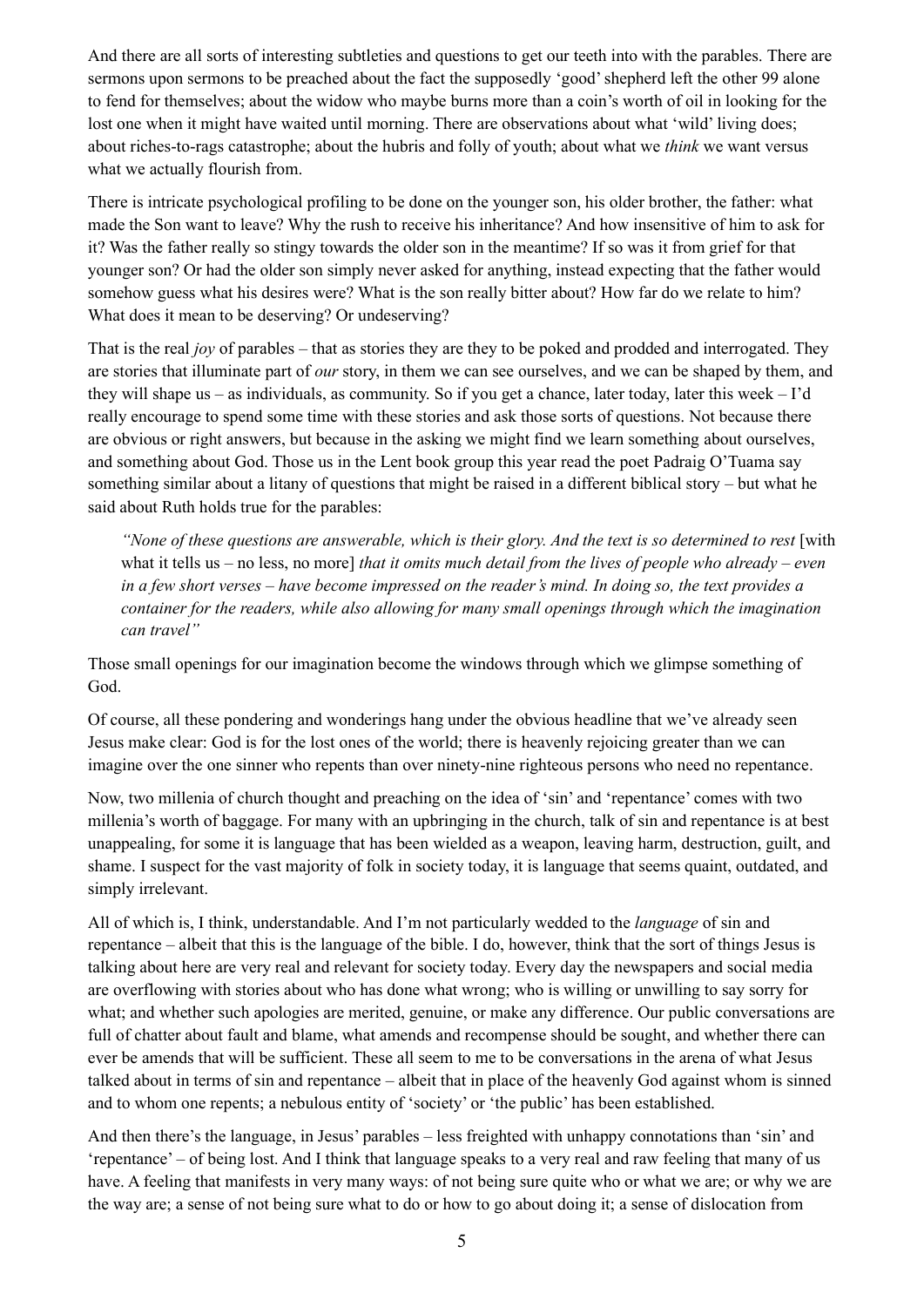ourselves. What I'm calling 'lostness' can be a sort of sadness, weariness, subtle but deep discomfort. It often comes in the form of nostalgia and remembering the 'good old times'. The word 'lost' bring to mind an idea of 'place' and of not being in the right place, and not sure which place you're in. The 'place' we're talking about here is of course not simply geographical (though it may well be…); but can be about emotions; relationships; sense of self; belonging.

All of which makes me certain that these parables have a life and a role for us today, a profoundly relevant role for us today. I suppose that's probably why I began by encouraging us to take more time with them later in the day and week.

But I think we'd miss the point of them completely if we focus so heavily on the parables themselves that we forget about the one telling them. The whole point of the parables is to reveal something fundamental about the one telling them: the one who is both the man eating with undesirables, sinners and tax-collectors; and the God who seeks those who have become lost – in whatever sense- and who provides direction, shelter, and a home for those lost ones. These parables speak to the heart of who God is: God is a God of grace. And these parables reveal what that grace looks like.

In one sense or another, we are all lost and we are all sinners. We all rely on God's grace. And through God's grace we are promised and given a wholeness that nothing else comes close to providing. It is amazing grace, and whatever the form of our lostness, it is God's grace that leads us home.

Amen.

# **Hymn**

- 1 Amazing grace ! how sweet the sound that saved a wretch like me ! I once was lost, but now am found, was blind, but now I see.
- 2 'Twas grace that taught my heart to fear, and grace my fears relieved ; how precious did that grace appear the hour I first believed !
- 3 Through many dangers, toils, and snares I have already come ; 'tis grace has brought me safe thus far, and grace will lead me home.
- 4 The Lord has promised good to me, his word my hope secures ; he will my shield and portion be as long as life endures.

John Newton (1725–1807)

# **Prayer**

God of all stories, Father to Christ of the parables, In you are wrapped up the stories of each of us, intertwined as they are with each others, each thread a magnificent cloth of your people.

We have heard stories of being lost and being found. Some of the best known words... Some of the most comforting words... We have rejoiced at stories

CCLI Licence No. 649173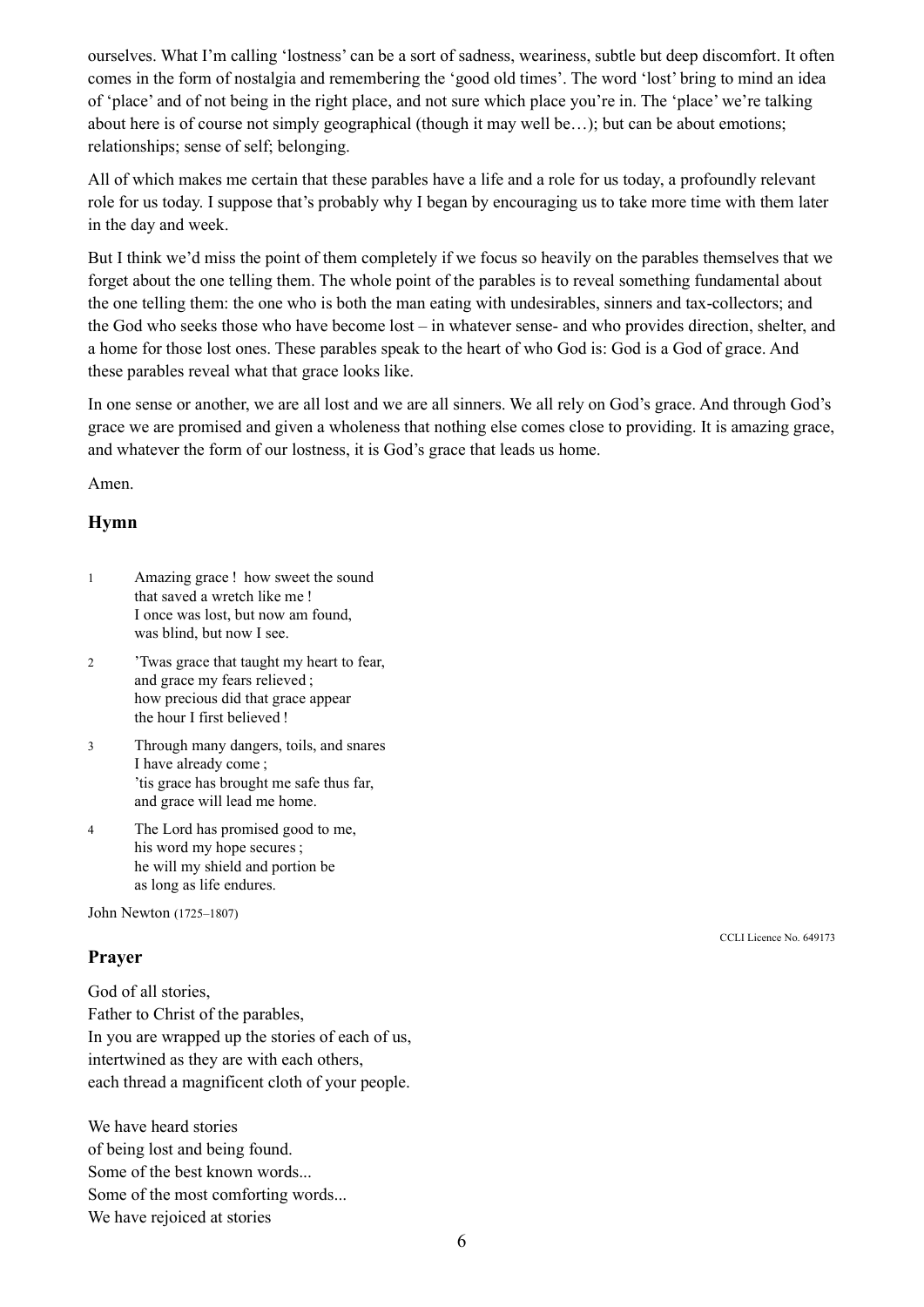of being lost and being welcomed safely home. We have reflected upon stories of being those who were lost as well as being those who were left behind. As we think of these familiar parables once more, We take time to think about ourselves and all across our world who need to know of your generous mercy and unconditional love.

#### God of love,

you never cease to open your arms to us when we turn to you. Give us grace and understanding to recognise the distress of others. We pray for all who are in dark places be it through their own choices, the misguidance of others, or by force.

May all know that nothing can separate us from your love.

May the arms of your followers reach out to touch the lost and the weary the lonely and the broken, and may knowledge of your all-encompassing love be with all who struggle to hold on for hope.

Lord, hear our prayer. Amen.

### **Hymn**

*Great is Thy faithfulness Great is Thy faithfulness Morning by morning New mercies I see All I have needed Thy hand hath provided Great is Thy faithfulness Lord unto me*

1 Great is Thy faithfulness O God my Father There is no shadow Of turning with Thee Thou changest not Thy compassions they fail not As Thou hast been Thou forever wilt be